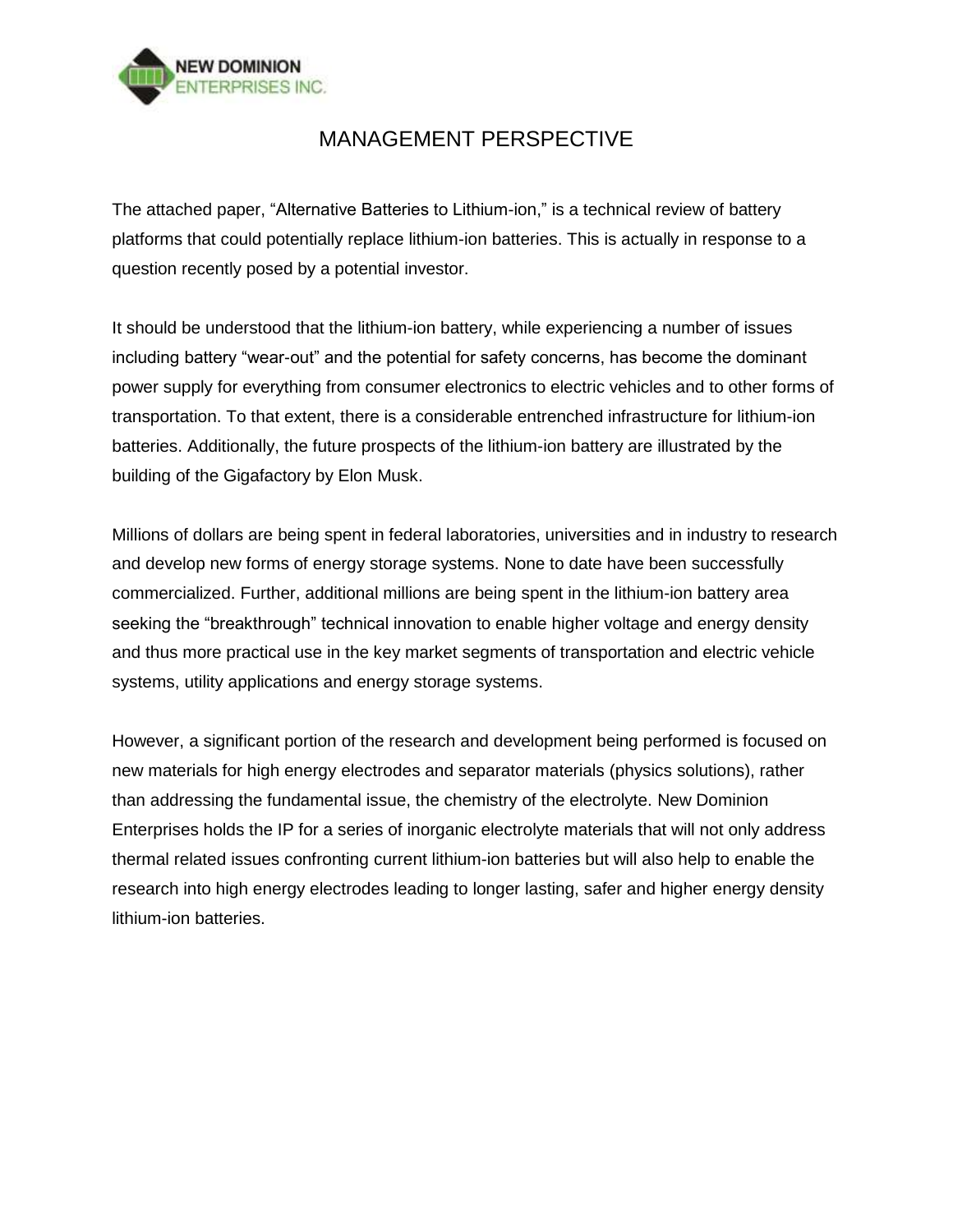## Alternative Battery Types to Li-Ion Systems

Throughout recent years, several alternative energy storage systems have been proposed to fill the need for electrical energy storage/use. In this brief, Li-ion batteries will be summarized and compared to other storage device types. Li-ion batteries are easily the most widespread and fastest growing electrical storage batteries, outside of lead-acid batteries for SLI applications. The principal limitations for this type of battery are: safety problems, shorter lifetimes, and a limited voltage capability. These limitations can all be traced to a single weakness in the technology – the electrolyte. Electrolytes employed commercially are all variants based upon light, low viscosity organic carbonates.<sup>1</sup> While these electrolyte systems do function well, significant improvement is needed to supply the ever-growing demand for portable power.

The first failure in these systems is safety. Organic carbonates are inherently highly volatile, boiling near room temperature, and also highly flammable. This is the reason that so many safety incidents have been reported over recent years, as coupling a hazardous liquid to a high energy battery system can, and has, produced disastrous results.<sup>2</sup> Many engineering approaches have been employed to overcome this obvious incompatibility, all with rather limited success, as proven by the fact that these incidents continue to occur on a fairly frequent basis. NDE technology is based upon an inorganic related series of compounds that do not boil and do not burn – a chemistry solution for a chemistry problem.<sup>3-7</sup>

The second problem with conventional organic electrolytes is that they are not only flammable and volatile compounds, they are quite understandably not very tolerant to heat. They break down readily at even modest temperatures, fouling the electrodes in the battery and becoming more viscous. That is the battery works less and less well over time as more decomposed electrolyte is formed. NDE technology is very thermally robust and is able to transfer some stability to a conventional electrolyte mix, even as a small percentage additive, significantly lengthening useful battery lifetimes. This is especially true when the battery is expected to perform at higher energy rates, such as for transportation applications; or in harsh environments where external temperatures are normally expected to be elevated over room temperature.<sup>8, 9</sup>

The third shortcoming of conventional electrolytes is in its lack of electrical stability.<sup>9, 10</sup> These carbonate-based organic compounds simply cannot withstand the higher voltages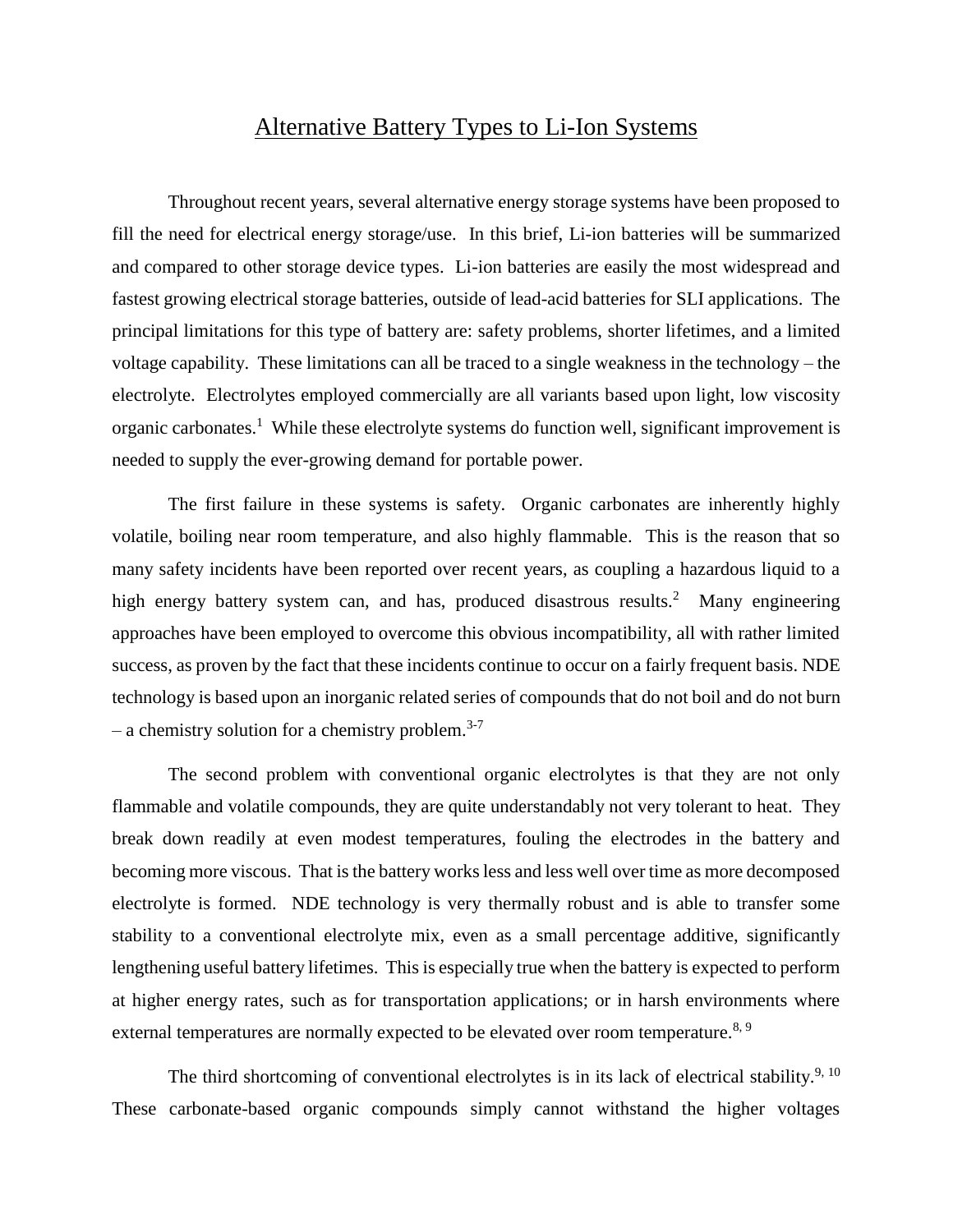desperately desired in the next generation of energy storage devices. This is the principal reason that while a myriad of higher voltage electrodes have been discovered and examined,  $11$  they are as of yet unrealized in the commercial market due to electrolyte instability. Again, NDE technology overcomes this problem as it is electrochemically stable over a much wider voltage range, and as in the case of the thermal protection, confers electrical stability to the organics as well.<sup>8</sup>

The next logical phase of battery development to meet upcoming energy needs is to devise a li-ion system that replaces the less than ideal organic electrolyte. This will not only enable Liion systems to reach their full potential as energy sources, it leverages the already enormous infrastructure in the other (non-electrolyte) materials that already exists. NDE technology provides such a replacement. Further improvements in Li-ion type systems can readily be realized by switching from lithium (+1 ion) to magnesium<sup>12</sup> (+2 ion) or aluminum<sup>13</sup> (+3 ion), to increase to available power of the devices. Due to the similar nature of the electrolyte requirements, it is logical to see how NDE improvements to Li-ion electrolytes will smoothly transition to these multi-valent systems, without having to resort to solid-phase composite electrolytes.<sup>14</sup>

Other energy storage systems have been proposed over the years without much success beyond an enhanced academic understanding of the nature of these alternate technologies. One such as these is based on what has become collectively known as beta batteries, one that has been known for quite some time.<sup>15</sup> There are several practical reasons that these systems were never adopted for widespread use. The first is the nominal operating temperature. These systems function only at elevated temperatures wherein the active metal, in this case sodium, is fluid. Even after much scientific and engineering research, to this day these systems still need to be heated to approximately 300  $\degree$ C to function.<sup>16</sup> Beyond this extreme limitation for nearly all applications, there is the nature of the other materials required to construct such a system. These typically include molten sodium metal or anhydrous NiCl<sub>2</sub>, both of which are extremely hazardous, corrosive, and flammable. A subset of this type of system is also a high operational temperature system and is known as molten sulfur batteries. This too has been known for years, and has found little to no practical application for reasons very similar to the ones enumerated above for beta batteries.<sup>17</sup>

A different approach has been taken to eliminate the failings of conventional electrolytes. These are collectively known as reactive metal-air batteries, and the concept has been around for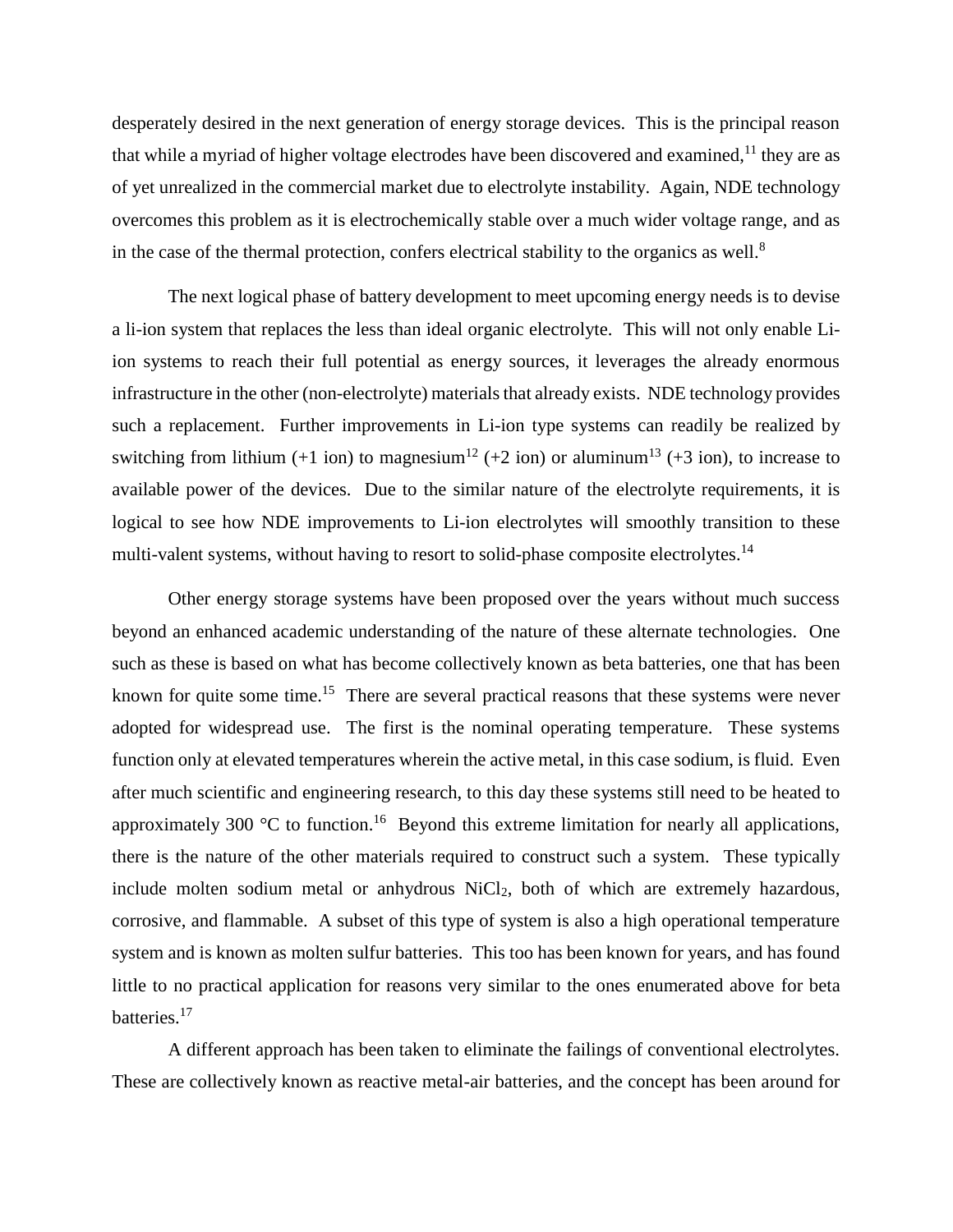over 50 years.<sup>18</sup> The overall effort was considerably reduced by the 1980's due to materials problems at the air electrode, thermal management, and miscellaneous technical problems associated with the various anodes evaluated. More recently, new energy storage device proponents, like Fluidic Energy, have been trying to resurrect these systems, particularly zinc-air.<sup>19</sup> While the system has attractive features – "no" cathode and a flexible electrolyte systems – there are still fundamental problems. The energy storage capacity is one of the lowest for this type of battery (658 Ah/Kg), and the nominal voltage is a mere  $1.65V<sup>20</sup>$  For comparison, voltage for Liion is over 4.2 V and, with a better electrolyte than the aforementioned carbonates, experimental electrodes are already poised to go to 5V and higher.<sup>21</sup> Further, the need for continuously free flowing air to the cathode has cast considerable doubt on battery lifetimes, as fouling – an unavoidable occurrence over extended use, would make it difficult for the device to "breathe" and cause early onset of poor performance.

Redox flow batteries are another energy storage technology that has been around for many years, without finding practical application. This is due to the relatively complex engineering that is required to operate such a system versus a typical battery system. As shown in Figure 1, multiple liquid reservoirs must be maintained and the liquid media circulated with precision. This is an energy input cost as well as a potential source of exposure to the environment of large amounts of toxic materials, as Vanadium and Chromium give the best operating voltages.<sup>22</sup>



Figure 1. A typical redox flow battery system.

A recent workshop convened by Sandia, PNNL, and the Minerals, Metals, and Materials Society (TMS) for the US Department of Energy, suggests the following cost performance targets for key utility applications, and identify cost targets for flow batteries of \$250/kWh in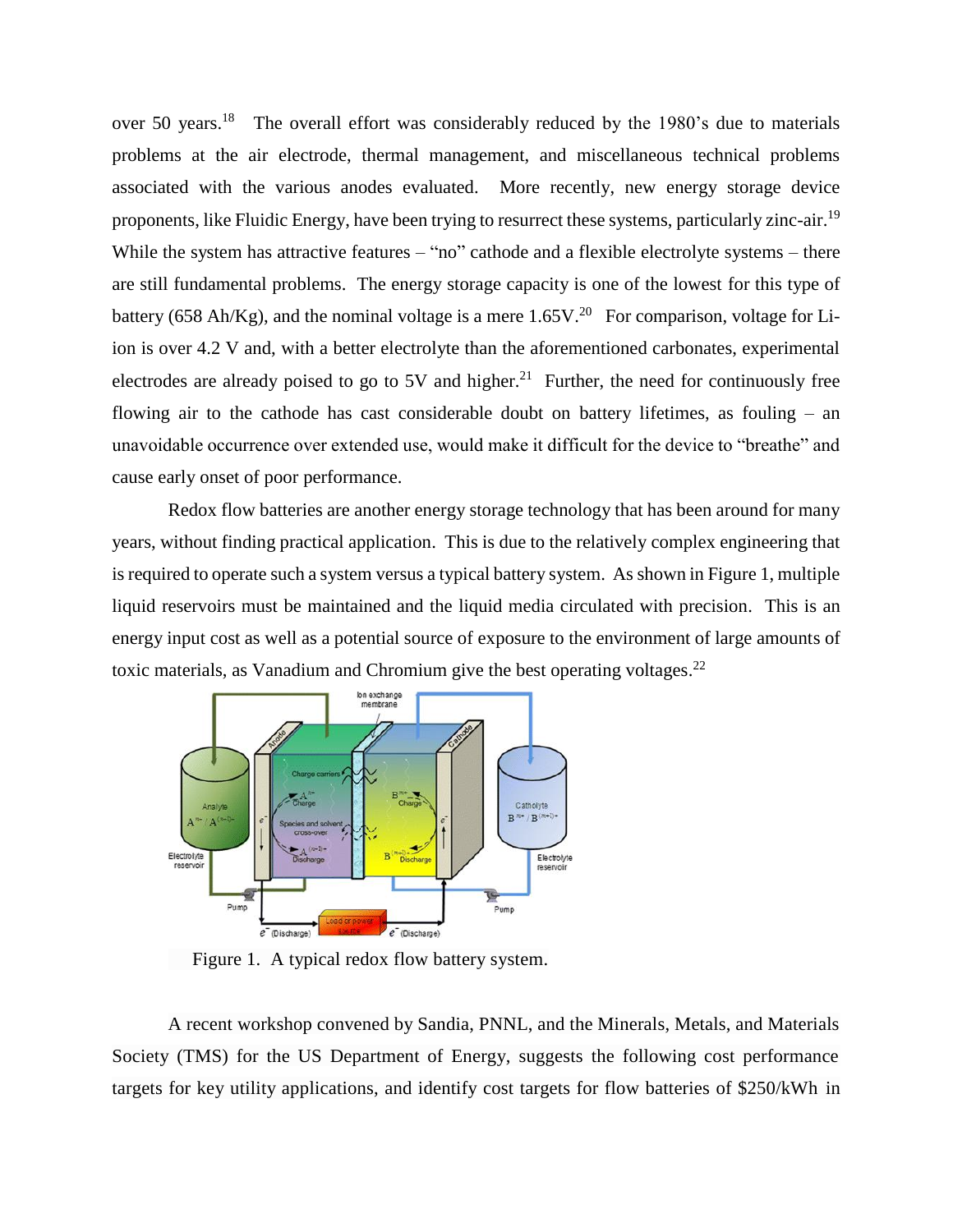capital costs in 2015, decreasing to \$100/kWh by 2030. Current estimates of costs for flow batteries are significantly higher than the required targets: a 2008 estimate of RFB costs suggested nearly \$2500/kW, albeit without specification of duration or sizing. Regardless of detail, however, significant cost reduction must be achieved: technological improvements, material development, and economies of scale must be achieved first before success in the marketplace could ever be realized. $^{22}$ 

Beyond these technologies described above, there are a few more esoteric electrical energy storage methods that are similarly well known having been first discovered decades ago. Among these are compressed air storage, flywheels, thermal-swing, and pumped hydro-power.<sup>23</sup> None of these have found any foothold in the market for as many technical reasons as there are alternative technologies. Ion shuttle systems, chief among them Li-ion systems are the future for electrical storage and will remain firmly so for the foreseeable future. As such, NDE technology is one that will enable, in stages, the realization of Li-ion batteries' full potential. This is valid over a wide range of applications; from small portable devices (cell phone, laptop) to large stationary ones (grid-scale, power back-up) and most others in-between. With the thermal and electrochemical robustness of NDE technology, it is also applicable to a variety of specialty applications that currently go unmet today.

## **References:**

- 1. Qi [Li, Juner](https://www.sciencedirect.com/science/article/pii/S2468025716300218#!) Chen, Lei [Fan, Xueqian](https://www.sciencedirect.com/science/article/pii/S2468025716300218#!) Kong, [Yingying](https://www.sciencedirect.com/science/article/pii/S2468025716300218#!) Lu; "Progress in Electrolytes for Rechargeable Libased Batteries and Beyond" [Green Energy & Environment;](https://www.sciencedirect.com/science/journal/24680257) 1 (1), 18, **2016**.
- 2. "Aviation Cargo and Passenger Baggage Events Involving Smoke, Fire, Extreme Heat or Explosion Involving Lithium Batteries or Unknown Battery Types"; FAA Office of Security and Hazardous Materials Safety, **2018**.
- 3. Harrup, M. K.; Stewart, F. F.; Delmastro, J. R.; Luther, T. A.; "Safe Battery Solvents" *U. S. Patent #7,285,362,* October 23, **2007**.
- 4. Gering, Kevin L.; Harrup, Mason K.; Rollins, Harry W.; "Ionic Liquids, Electrolyte Solutions Including The Ionic Liquids, And Energy Storage Devices Including The Ionic Liquids" U. S. Patent #9,206,210, December 8, **2015**.
- 5. Harrup, Mason K.; **"**All-Inorganic Solvents For Electrolytes" U. S. Patent Pending, November, **2016**.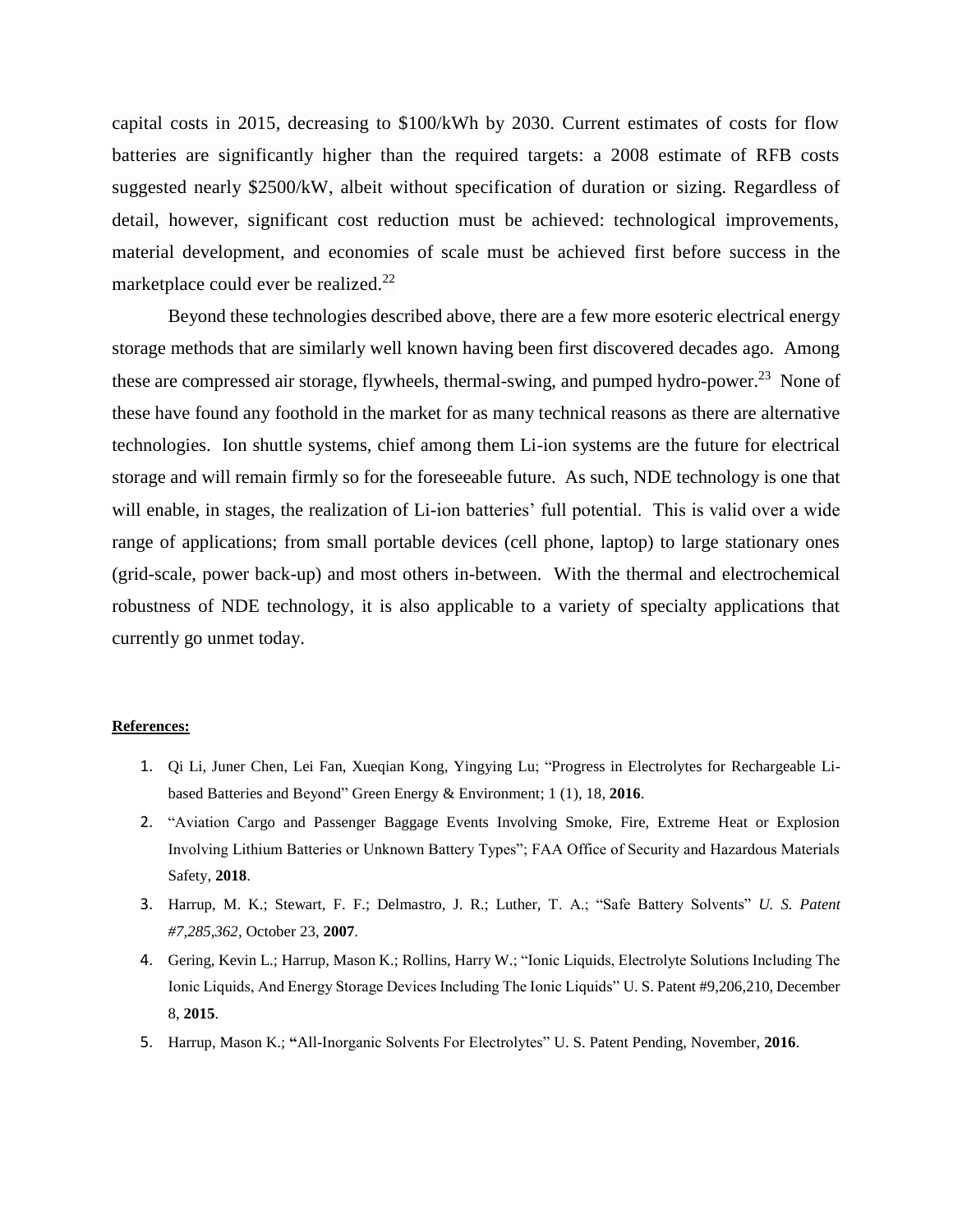- 6. Klaehn, John R.; Dufek; Eric J.; Rollins, Harry W.; Harrup, Mason K**.**; Gering, Kevin L.; "Electrolyte Solutions Including A Phosphoranimine Compound, And Energy Storage Devices Including Same" U. S. Patent #9,761,910 September 12, **2017**.
- 7. Harrup, Mason K.; **"**All-Inorganic Solvents For Electrolytes" European Patent Pending, February, **2018**.
- 8. Sazhin, S. V.; Harrup, M. K.; Gering, K. L.; "Characterization of Low-flammability Electrolytes for Lithium-ion Batteries." J. Power Sources, v. 196 **2011**, 3433.
- 9. Rollins, H. W.; Harrup, M. K.; Dufek, E. J.; Jamison, D. K.; Sazhin, S. V.; Gering, K. L.; Daubaras, D. L.; "Fluorinated Phosphazene Co-Solvents For Improved Thermal And Safety Performance In Lithium-Ion Battery Electrolytes" Journal of Power Sources, 263, **2014**.
- 10. Sazhin, S. V.; Harrup, M. K.; Gering, K. L.; "Characterization of Low-flammability Electrolytes for Lithium-ion Batteries." J. Power Sources, **2010**.
- 11. [Meng](https://www.sciencedirect.com/science/article/pii/S0378775313004059#!) Hu, [Xiaoli](https://www.sciencedirect.com/science/article/pii/S0378775313004059#!) Pang, Zhen [Zhou;](https://www.sciencedirect.com/science/article/pii/S0378775313004059#!) "Recent progress in high-voltage lithium ion batteries" J. Power Sources, **2013**.
- 12. Mohtadi, R.; Mizuno, F.; "Magnesium batteries: Current state of the art, issues and future perspectives" Beilstein J. Nanotechnol. (5) **2014**.
- 13. Li, Q.; Bjerrum, N. J.; "Aluminum As Anode For Energy Storage And Conversion: A Review", J. Power Sources 110, **2002**.
- 14. [Di-Yan Wang,](https://www.ncbi.nlm.nih.gov/pubmed/?term=Wang%20DY%5BAuthor%5D&cauthor=true&cauthor_uid=28194027) [Chuan-Yu Wei,](https://www.ncbi.nlm.nih.gov/pubmed/?term=Wei%20CY%5BAuthor%5D&cauthor=true&cauthor_uid=28194027) [Meng-Chang Lin,](https://www.ncbi.nlm.nih.gov/pubmed/?term=Lin%20MC%5BAuthor%5D&cauthor=true&cauthor_uid=28194027) [Chun-Jern Pan,](https://www.ncbi.nlm.nih.gov/pubmed/?term=Pan%20CJ%5BAuthor%5D&cauthor=true&cauthor_uid=28194027) [Hung-Lung Chou,](https://www.ncbi.nlm.nih.gov/pubmed/?term=Chou%20HL%5BAuthor%5D&cauthor=true&cauthor_uid=28194027) [Hsin-An Chen,](https://www.ncbi.nlm.nih.gov/pubmed/?term=Chen%20HA%5BAuthor%5D&cauthor=true&cauthor_uid=28194027) [Ming](https://www.ncbi.nlm.nih.gov/pubmed/?term=Gong%20M%5BAuthor%5D&cauthor=true&cauthor_uid=28194027)  [Gong,](https://www.ncbi.nlm.nih.gov/pubmed/?term=Gong%20M%5BAuthor%5D&cauthor=true&cauthor_uid=28194027) [Yingpeng Wu,](https://www.ncbi.nlm.nih.gov/pubmed/?term=Wu%20Y%5BAuthor%5D&cauthor=true&cauthor_uid=28194027) [Chunze Yuan,](https://www.ncbi.nlm.nih.gov/pubmed/?term=Yuan%20C%5BAuthor%5D&cauthor=true&cauthor_uid=28194027) [Michael Angell,](https://www.ncbi.nlm.nih.gov/pubmed/?term=Angell%20M%5BAuthor%5D&cauthor=true&cauthor_uid=28194027) [Yu-Ju Hsieh,](https://www.ncbi.nlm.nih.gov/pubmed/?term=Hsieh%20YJ%5BAuthor%5D&cauthor=true&cauthor_uid=28194027) [Yu-Hsun Chen,](https://www.ncbi.nlm.nih.gov/pubmed/?term=Chen%20YH%5BAuthor%5D&cauthor=true&cauthor_uid=28194027) [Cheng-Yen](https://www.ncbi.nlm.nih.gov/pubmed/?term=Wen%20CY%5BAuthor%5D&cauthor=true&cauthor_uid=28194027)  [Wen,](https://www.ncbi.nlm.nih.gov/pubmed/?term=Wen%20CY%5BAuthor%5D&cauthor=true&cauthor_uid=28194027) [Chun-Wei Chen,](https://www.ncbi.nlm.nih.gov/pubmed/?term=Chen%20CW%5BAuthor%5D&cauthor=true&cauthor_uid=28194027) [Bing-Joe Hwang,](https://www.ncbi.nlm.nih.gov/pubmed/?term=Hwang%20BJ%5BAuthor%5D&cauthor=true&cauthor_uid=28194027) [Chia-Chun](https://www.ncbi.nlm.nih.gov/pubmed/?term=Chen%20CC%5BAuthor%5D&cauthor=true&cauthor_uid=28194027) Chen, and [Hongjie Dai,](https://www.ncbi.nlm.nih.gov/pubmed/?term=Dai%20H%5BAuthor%5D&cauthor=true&cauthor_uid=28194027) "Advanced Rechargeable Aluminium Ion Battery With A High-Quality Natural Graphite Cathode" [Nat. Commun.](https://www.ncbi.nlm.nih.gov/pmc/articles/PMC5316828/) 8: **2017**.
- 15. J.T. Kummer, in: *Beta-Alumina Electrolytes*, ed. H. Reissand; J.O. McCaldin; (NewYork: Pergamon Press, **1972**).
- 16. Xiaochuan Lu; John P. Lemmon; Vincent Sprenkle; Zhenguo Yang; "Sodium-beta Alumina Batteries: Status and Challenges" JOM, 62(9), **2010**.
- 17. J.L. Sudworth and A.R. Tilley, *The Sodium Sulphur Battery* (London: Chapman & Hall) **1985**.
- 18. Keith F. [Blurton;](https://www.sciencedirect.com/science/article/pii/0378775379800014#!) Anthony F. Sammells; "Metal/air batteries: Their status and potential a review", Journal of [Power Sources,](https://www.sciencedirect.com/science/journal/03787753) Volume 4(4), **1979**.
- 19. Katie Fehrenbacher; "A Battery Made From Metal and Air Is Electrifying the Developing World", FORTUNE.COM, **2016**.
- 20. Xin Zhang; Xin-GaiWang; Zhaojun Xie; Zhen Zhou; Recent Progress in Rechargeable Alkali Metal–air Batteries", [Green Energy & Environment;](https://www.sciencedirect.com/science/journal/24680257) 1 (1), **2016.**
- 21. Hu, M.; Pang, X.; Zhou, Z.; "Recent Progress in High-voltage Lithium Ion Batteries", [Journal of Power](https://www.researchgate.net/journal/0378-7753_Journal_of_Power_Sources)  [Sources](https://www.researchgate.net/journal/0378-7753_Journal_of_Power_Sources) 237:229, **2013**.
- 22. Adam Z. Weber, Matthew M. Mench, Jeremy P. Meyers, Philip N. Ross, Jeffrey T. Gostick, Qinghua Liu; "Redox Flow Batteries: A Review", J. App. Elect., 41(1137), **2011**.